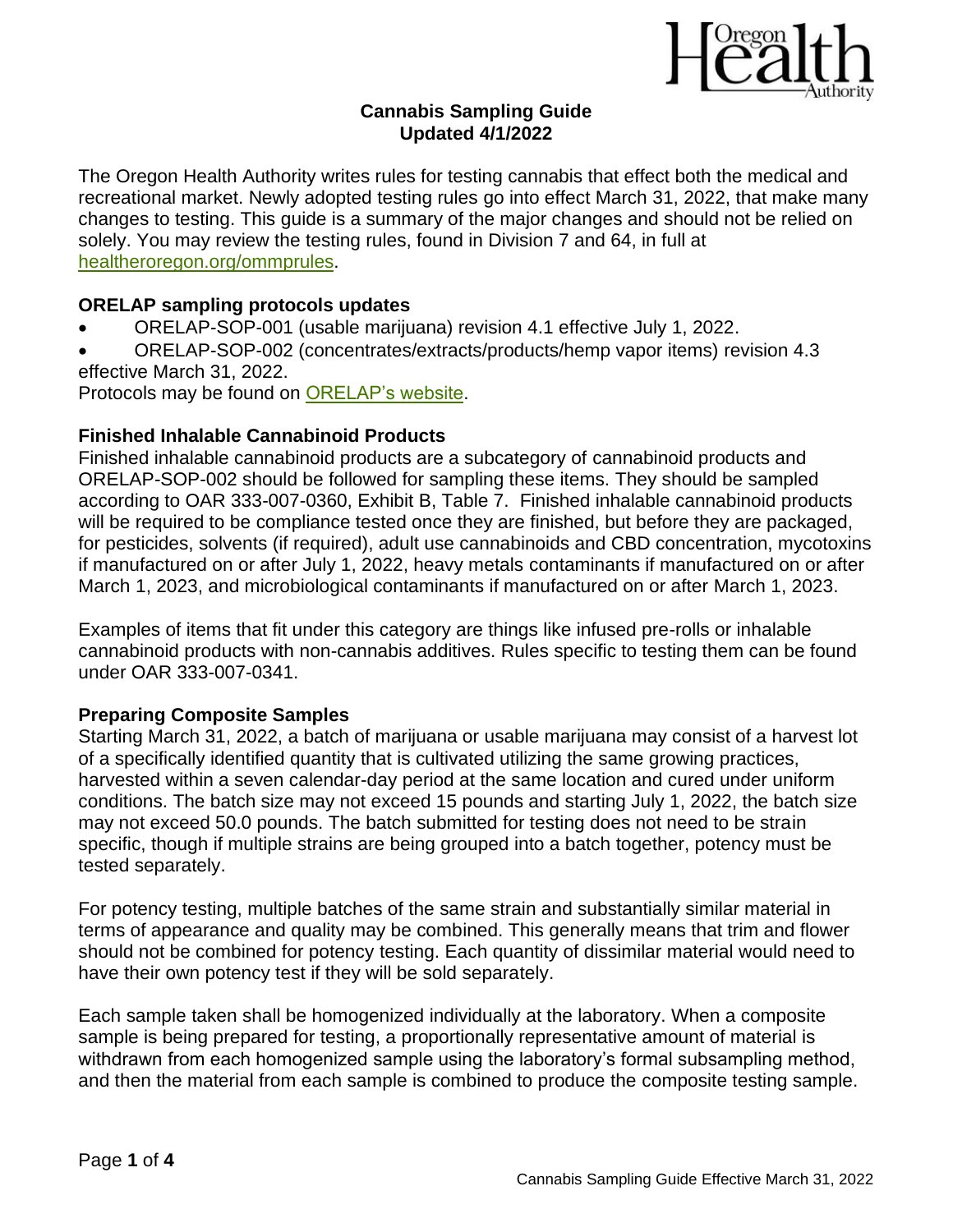

## **Sampling – Concentrates, Extracts, Finished Inhalable Products and Industrial Hemp-Derived Vapor Items**

The whole batch of finished cannabinoid concentrates, extracts, inhalable products and industrial hemp-derived vapor item must be available for sampling. Concentrates, extracts, finished inhalable cannabinoid products, and industrial hemp-derived vapor items are to be sampled according to OAR 333-007-0360, Exhibit B, Table 7.

If the weight of the finished item is 12.0 kilograms or under only a primary and duplicate sample will be needed for tests required. The number of increments required per sample changes depending on batch weight.

If the weight of the batch of finished items is over 12.0 kilograms, then a replicate sample will need to be taken but only tested for potency and solvents. The number of additional replicate samples changes depending on the weight of the batch. The number of increments required per sample changes depending on batch weight. Each additional replicate sample consists of the same number of increments as the primary and duplicate and is sampled using the same sampling technique as the primary and duplicate sample.

#### Sampling Examples

*Example 1*: A 3.5kg batch requires a primary and duplicate sample to be analyzed separately for all required compliance tests. Each of the samples is made from five increments.

*Example 2*: A 6.5kg batch requires a primary and duplicate sample to be analyzed separately for all needed compliance tests. Each sample for this batch is made from seven increments.

*Example 3*: A 12.5kg batch requires a primary, a duplicate and one additional replicate sample. Each of the three samples is made from seven increments and is tested separately for residual solvents (if required) and potency. Two of the three samples (randomly selected) are named the primary and duplicate and are analyzed for all of the other required compliance tests.

*Example 4*: A 60.5 kg batch requires a primary, a duplicate and three additional replicate samples. Each of the five samples is made from seven increments and is tested separately for residual solvents (if required) and potency. Two of the five samples (randomly selected) are named the primary and duplicate and are analyzed for all of the other required compliance tests.

For batches with weight that exceeds those listed in 333-007-0360, Exhibit B, Table 7, a formula for calculating the number of replicate samples is found at the bottom of the table. Replicate samples are in addition to the primary and duplicate sample and only tested for residual solvents (if required) and potency. The formula calculates the number of replicate samples, which are defined as *in addition to* the primary and duplicate sample. The primary and duplicate samples are tested for all required compliance tests and are randomly selected according to the laboratory's policy and procedures, such as by using a random number generator.

### **Sampling – Products**

The whole batch of finished cannabinoid product must be available for sampling. Only a primary and duplicate sample will be required to be taken. A batch may not consist of more than 35,000 units of sale.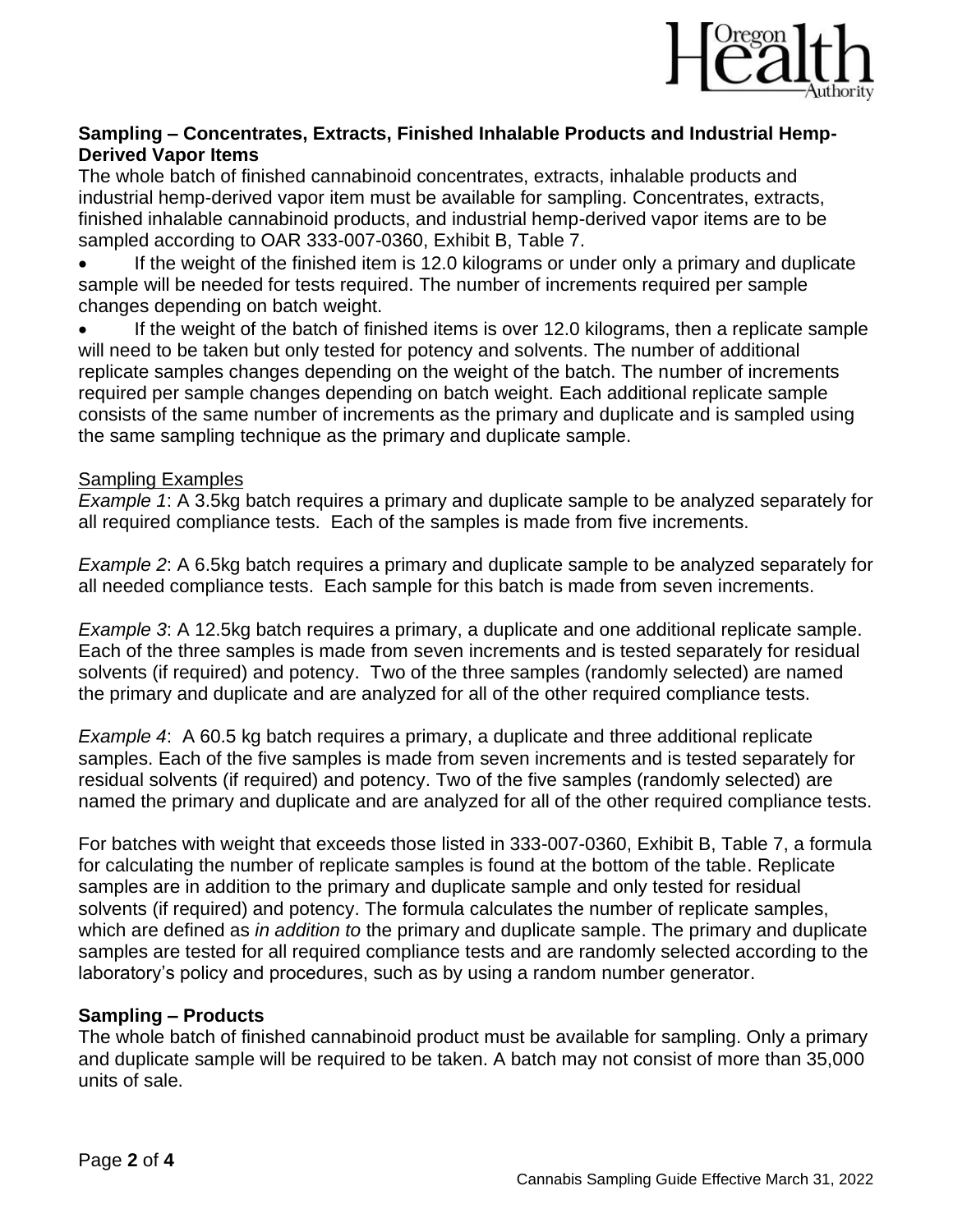

The allowance of unbaked edible items to be sampled will be allowed. Prior to sampling, the processor or processing site must ensure that the entire batch is available to the laboratory and in a form where the only remaining step to complete the edible is baking. If anything is added to the edible after baking, the entire batch must be baked and finished prior to sampling. The sampler must select the unbaked samples per the sampling plan and the samples must be baked by the processor at the processing site while the sampler remains at the processing site in order to not brake chain of custody of the sampled item.

Process lots must consist of items that are uniform in texture and weight but may vary in flavor or color. The processor must ensure that the flavor or color variation does not result is a change of potency. Despite different flavors or color items may be sampled and tested together. If should be noted that:

- Different flavors or colors ok if substituted for one another at a 1:1 ratio
- Different ingredients not ok

## *Acceptable product variation example:*

• A processor makes a batch of two different flavored cake pops. The batter is made and split in two, one lemon flavored and one orange flavored. The flavorings are used in the same quantity and the end products are consistent in texture and weight. There is no expected change in potency since the only difference is the use of a different flavoring agent. In this case, the two different flavors may be considered one batch and sampled and tested together.

## *Unacceptable product variation examples:*

- A processor makes a batch of cookies that are different flavors. Chocolate chip cookies and peanut butter cookies may not be presented as one batch for sampling and testing since there is a texture difference. Each would need to be sampled from individually and have their own potency testing performed.
- A processor makes a batch of cupcakes with frosting. A batch of frosted and unfrosted cupcakes could not be presented as one batch for sampling and testing since there is a weight difference. Each would need to be sampled from individually and have their own potency testing performed.

A sufficient sample size must be taken for analysis of all requested tests and the quality control performed by the testing laboratory for these tests. This may mean additional sample increments must be taken to provide enough material in each sample for analysis of all required tests and the quality control performed by the testing laboratory for these tests.

### **Homogenization**

The requirement around homogenization is not changing but is being clarified to state that the entire combined sample must be homogenized prior to testing. If the homogenization process would invalidate the analysis for a required test, the laboratory must utilize a subsampling procedure to withdraw a portion of the sample prior to homogenization for the required test. Testing that would be invalidated by the homogenization process includes but is not limited to, cryogenic sterilization of the sample prior to microbiological analysis. Potency analysis shall not be performed on material subsampled prior to homogenization steps.